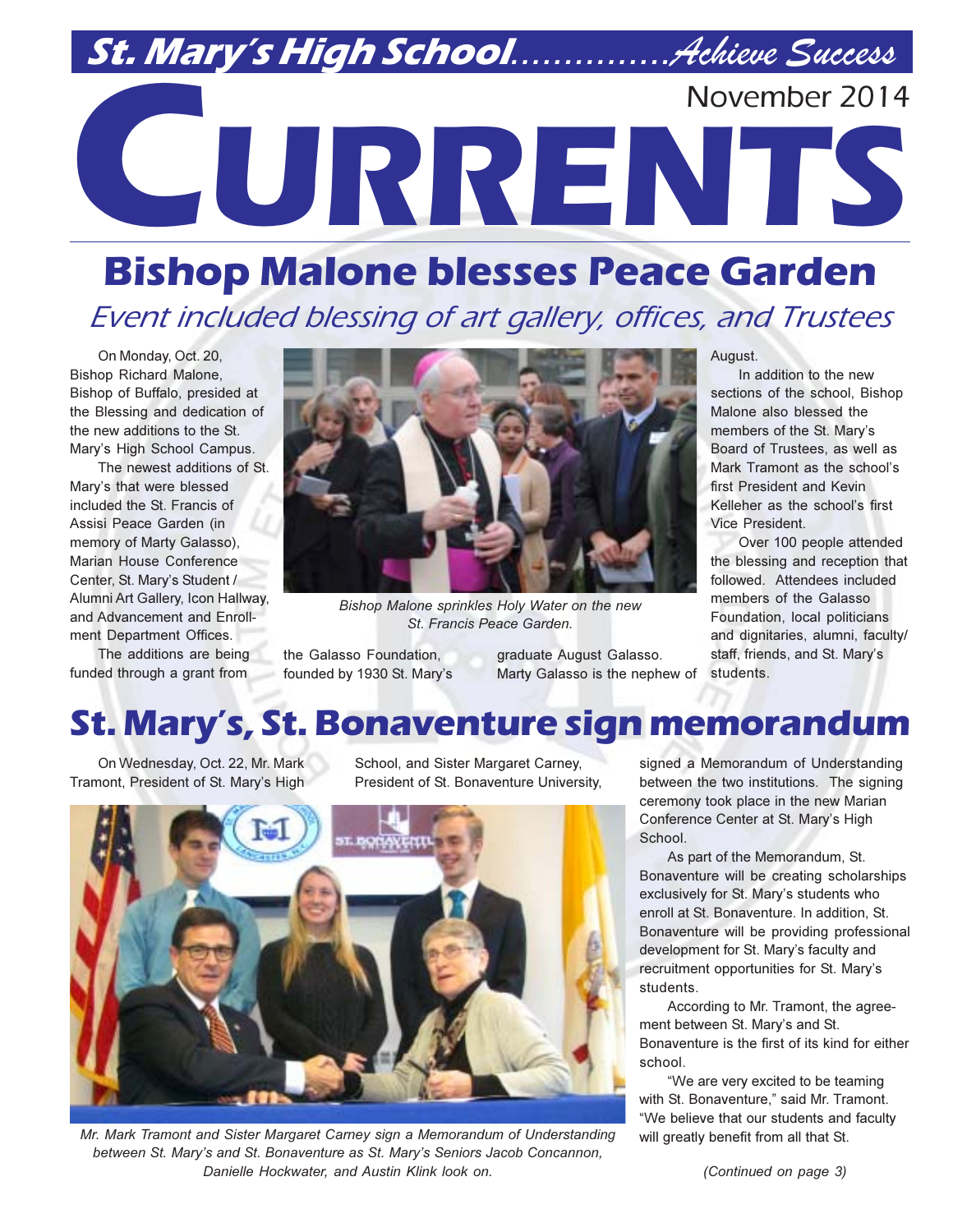## **First Quarter Follow-up is November 17**

## Taking place this year from 5-7 p.m.

First quarter report cards will be distributed to parents on Monday, Nov. 17, from 5 to 7 p.m.

The faculty will be present at this time, giving parents the opportunity to meet with briefly their sons'/daughters' teachers. if desired.

A parent-teacher conference is an excellent opportunity for parents to both give and receive information.

To make parent-teacher meetings productive, the following general topics and related questions are suggested:

- Homework Is my son's/daughter's homework completed accurately and on time?
- Focus Does my son/daughter pay attention in class?
- Class Participation Does my son/ daughter participate in class by asking questions and volunteering answers?
- Class Time Management Does my son/daughter use class time wisely?
- Organization Does my son/ daughter come to class prepared (homework, textbook, notebook, writing supplies, etc.)?
- **· Strengths and Weaknesses What** is my son/daughter good at doing in this course? What does he/she need to work on?
- Suggestions for Improvement What are your suggestions or advice for my son's/daughter's academic success in this class?
- Add other questions tailored to individual courses.

If a parent is unable to pick up the report card on November 17, the student will receive the report card in school the following day.

Important Note: As stated in the Tuition Policy, "Report cards will not be distributed to parents or students when two or more months of tuition are past due." If your account is past due, please make the necessary arrangements so that you may receive your child's report card.

## **Parent Educational Presentations are same night**

On Monday, November 17th at 7 p.m., St. Mary's will be hosting College Preparation Sessions (workshops) for our parents.

The sessions are designed to be informational in nature, helping you better assist your student with post high school options.

Included that evening will be three different sessions.

- The first is Financial Aid. A financial aid officer from St. Bonaventure University will be here to present on the financial process, different types of aid available, and where to seek help. This session is ideal for Senior parents.
- For Junior parents, Mrs. Whitwood and Mrs. Neudeck will present the College 101 session which will

help you understand the college search, visitations, application process. SAT/ACT tests, and what to expect in the Spring of the Junior year and Fall of Senior year.

• Sophomore and Freshmen parents are invited to come for a presentation given by some college admissions representatives from local colleges. These representatives will share the importance of a solid transcript, being involved in high school, community service, and SAT/ACT scores.

These sessions are intended for our parents only. The counselors will be having separate student presentations at school in January.

Please contact the Counseling Center (683-2349) with any questions.

## **Honor Roll** policy updated

Last year, St. Mary's High School announced that the final averages on report cards was to be weighted; that is, all quarter grades in Honor classes will be multiplied by a factor of 1.03; quarter grades in Advanced Placement classes will be multiplied by 1.09 before calculating the final grade.

As a result of this new weighting of grades, the school has decided to update the policy in regards to qualifying grades for the Honor Roll.

Effective with this year's first quarter, the required grades are as follows:

• First Honors - 95 and above

· Second Honors - 90 to 94.99

Reminder - Report cards may be picked up on Monday, Nov. 17, from 5 to 7 p.m. (see left).

## **Report Cards to** only be printed **first quarter**

The Administration of St. Mary's High School has made the decision that the school will only print students' report cards following the first quarter, which ends in November.

These report cards will be distributed at the First Quarter Follow-Up, which takes place on Monday, Nov. 17, from 5 to 7 p.m.

The report cards for the other quarters will be available electronically through the InfoNOW Student Information System.

Families will be notified when the report cards are available for viewing.

More information regarding report cards will be available nearer to the end of each quarter.

## **Currents**

Published 12 times a year by St. Mary's High School 142 Laverack Ave., Lancaster, NY 14086 (716) 683-4824 • www.smhlancers.org

Editor: Keith L. Kidder '85

**Vol. 23, Issue 3** 

#### $\overline{\phantom{0}}$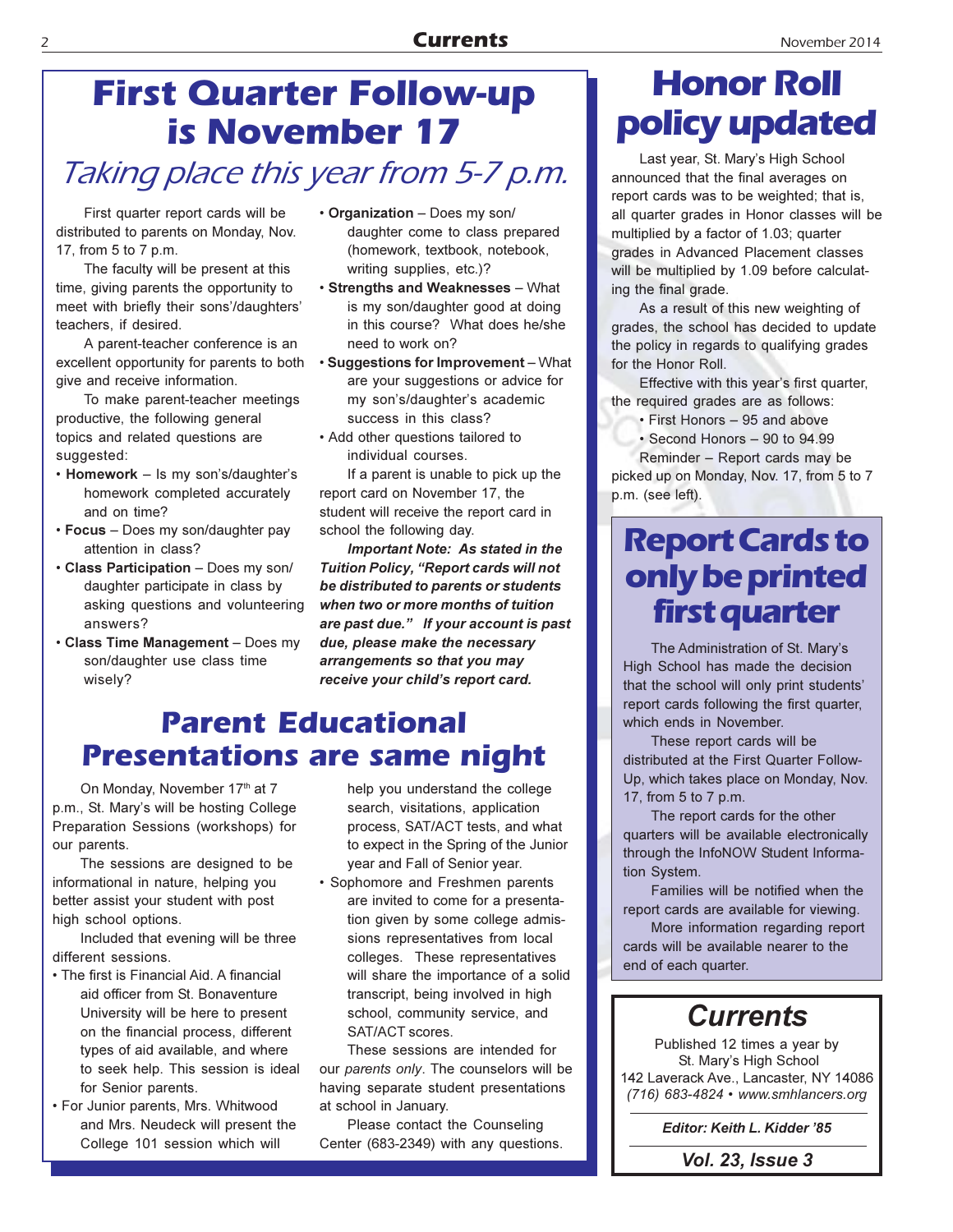## **Memorandum**

### (Continued from page 1)

Bonaventure has to offer. We know that St. Bonaventure will be gaining quality students when our Seniors enroll there."

Specific parts of the Memorandum of Understanding include:

- Several scholarship opportunities for St. Mary's students who enroll at St. Bonaventure including the prestigious Pope Francis Leadership Scholarship.
- · St. Bonaventure will collaborate with the St. Mary's faculty and staff to provide professional development.
- · St. Bonaventure will host a yearly visit for St. Mary's Juniors and Seniors for a campus tour and presentation by St. Bonaventure faculty and staff. Representatives from St. Bonaventure will also visit St. Mary's up to three times a year and display university information at the school.

"As a college-preparatory institution," Mr. Tramont continued, "we at St. Mary's felt that establishing relationships with area Catholic colleges and universities was needed to help our students as they prepare for their post-St. Mary's life. We look forward to working with St. Bonaventure for many years to come.

"It is our hope that this is only the first agreement between St. Mary's High School and other institutions of higher learning," he concluded.

## **Please Spread the Word to 8th Grade Students**

### **Prep Classes for Admission Exam**

November 1, 8, 15 9 a.m. to 12 noon \$60 (includes book)

#### **Admission Exam**

November 22 8:30 a.m. to 12 noon \$20 test fee

For more information, contact Mr. Grieco at 683-4824, ext. 237, or sgrieco@smhlancers.org

## Don't let life pass you by

#### Dear Lancers,

Time is a funny thing  $-$  when we are

young, we can't wait to grow up; adulthood can't get here soon enough for us. As a high school student, I longed for the day that I would be out on my own enjoying myself, free from the burden of school and out from under the watchful eyes of my parents. Time couldn't go fast enough for me. I wanted to be an adult

and experience all life had to offer without restrictions.

This is ironic, because now I look back on those years as my carefree time, free from worry and restrictions. I long for the days when I walked the halls of Amherst High School, socializing with my friends and making plans for the weekend.

Life has a funny way of sneaking up on you - enjoy the moments, and cherish everyday as if it were your last. High school is a great time in your life - make sure you are taking advantage of the

> opportunities presented to you here at St. Mary's. Don't sit on the sidelines and let these years pass you by hoping for a better tomorrow. Life is what you make of it, and high school is what you make of it. Become involved in sports or the school play, join a club, or sing in the praise band; participate in

whatever interests you and get involved.

These four years will fly past you at light speed, and if you don't take the time to enjoy them you will look back 15 years from now and wonder, "What if?" We have already reached the end of the first quarter. the clock is ticking; don't let life pass you by. EMBRACE IT!

Mr. Matthew And

Dean of Student Affairs

## **Making party for children** with Down syndrome fun

When the Down Syndrome Parents Group of Western New York held their Halloween Party at St. Mary's High School on Sunday, Oct. 26, St. Mary's students were there ready to make the party a great time for the children and their families.

Before the party began, nine St. Mary's students had arrived at school to decorate

the doors, the hallways, and the cafeteria, to make the school a fun and a spooky place. When the quests came in wearing their best costumes, the St. Mary's students ran the games, set out the food, and did all that they could do to make the event a great time for all.

"Thanks to the amazing group of

volunteers who helped out today," posted the Parents Group on their Facebook page. "Our kids had a great time."

Thank you to the St. Mary's volunteers (Lonnie Bowlds, Olivia Carl, Lisa Cercone, Jimmy Gu, Carolyn Kidder, Andrew Salamone. Madeline Wnuk. Evan Zaprzal. Alyssa Zirnheld) for sharing their time and their fun to make this Halloween a memorable event for these children with Down Syndrome.



Junior Madeline Wnuk (left) works with one of the quests at the Halloween Party for children with Down Syndrome.

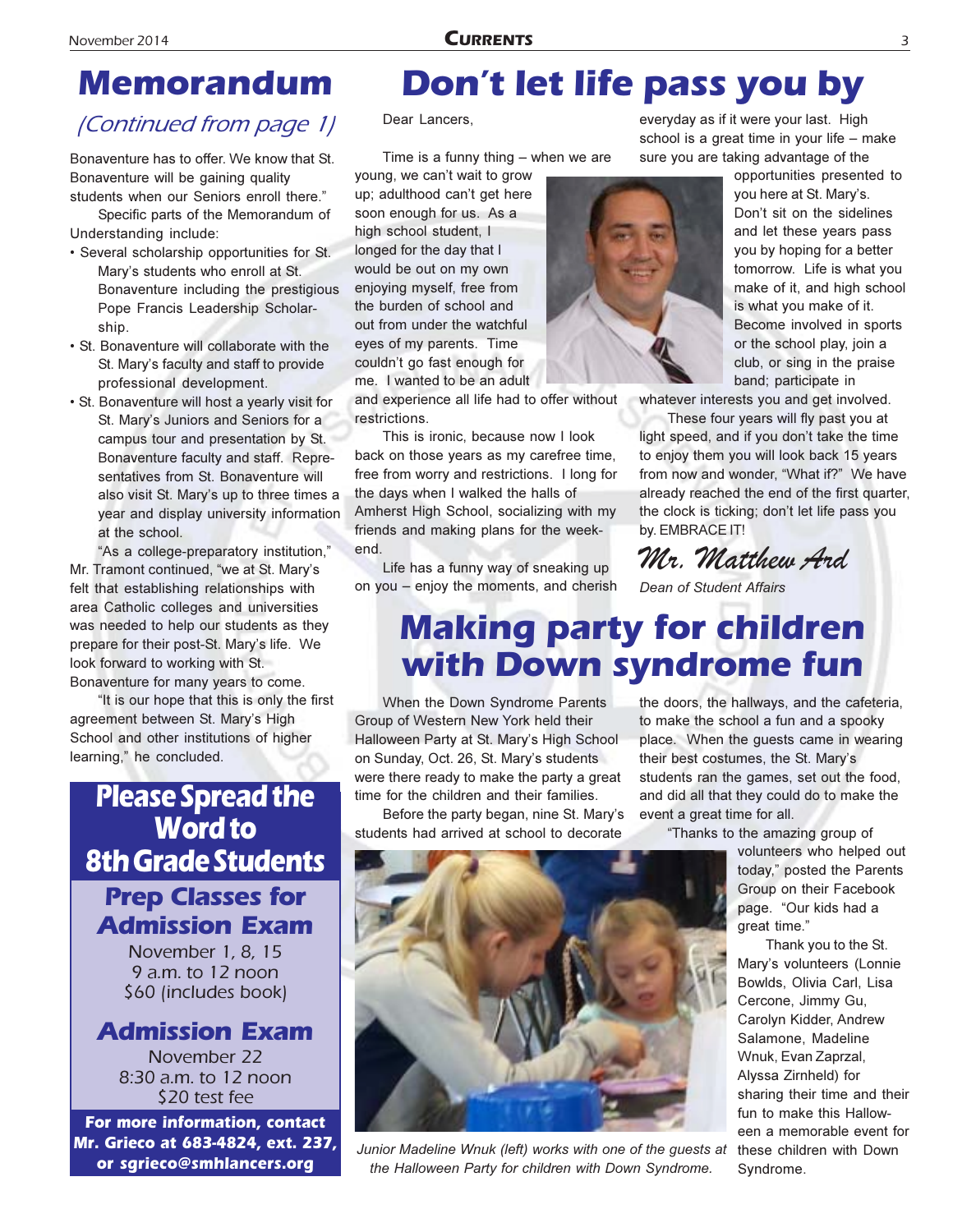#### **St. Mary's High School**

#### November 2014

## **Counseling Corner**

Sarah Neudeck (sneudeck@smhlancers.org) • 683-2349 • Jamie Whitwood (jwhitwood@smhlancers.org) Counselor to Classes of 2015 & 2017 Counselor to Classes of 2016 & 2018

## Do you how to take good class notes

Many high school teachers present information in a class lecture. But if students don't know how to take good notes, they may not remember the important facts.

Basically, listening to a lecture is like "reading with your ears." Some of the same techniques that help your teen remember what he reads can be adapted to help him take good notes during a lecture.

Teens who learn best by seeing need to make the lecture visible on the page. They might draw pictures or use different colored markers to highlight the important topics.

Some teens learn best by hearing. For them, it's important to focus on what the teacher is saying. They jot

(Continued on page 5)

## Encourage your teen to develop strong work ethic

The job market is becoming tougher for today's teens as more adults are beginning to take jobs traditionally filled by teens. And many managers say that teens aren't as "employable" as they used to be. They say many teens act as if the work is beneath them, do the bare minimum or are simply not responsible enough. Simply put: Many teens lack a strong work ethic.

A work ethic is a set of values and beliefs that includes traits such as reliability, dedication and pride in one's work. Having a strong work ethic is not only necessary for success in the workforce - it is necessary for success in school, too.

To encourage a strong work ethic in your teen:

· Be a role model. Have a positive attitude about work and show your teen that you take your job and your responsibilities seriously.

- · Give your teen responsibilities. She should do her chores because that's what she's expected to do. And she should take responsibility for her actions. If she misses a deadline for a project, don't write an excuse to the teacher. It's your teen's job to talk with the teacher to reach a solution.
- · Reinforce delayed gratification. Remind your teen that she should work first and then play. Encourage her to finish the first draft of her paper before she heads to the mall

Reprinted with permission from the November 2014 issue of Parents Still make the difference!® (High School Edition) newsletter. Copyright © 2014 The Parent Institute®, a division of NIS, Inc. Source: J. Swander, "The Decline of the Teen Workforce," Oregon Employment Department, niswc.com/work\_ethic.

## **Easier writing of** research papers

You can't write your teen's research papers for her, but you can help her by sharing this seven-step plan:

- Write a thesis statement. Your teen should boil down everything she wants to say into a single sentence. It should state the position she is taking in her paper.
- Make an outline. Your teen should include all the main points she plans to cover.
- Write the rough draft.
- Include sources. The purpose of a research paper is to show the research your teen has done. As she writes, she needs to state where she got her facts.

(Continued on page 5)

## **Touring St. Bonaventure**



Three seniors receive a tour of the Reiley Center during their visit to St. Bonaventure University.

Over 20 St. Mary's students took

advantage of the Bus to Bona to speak with admissions representatives and deans, enjoy lunch, and take a tour of the campus.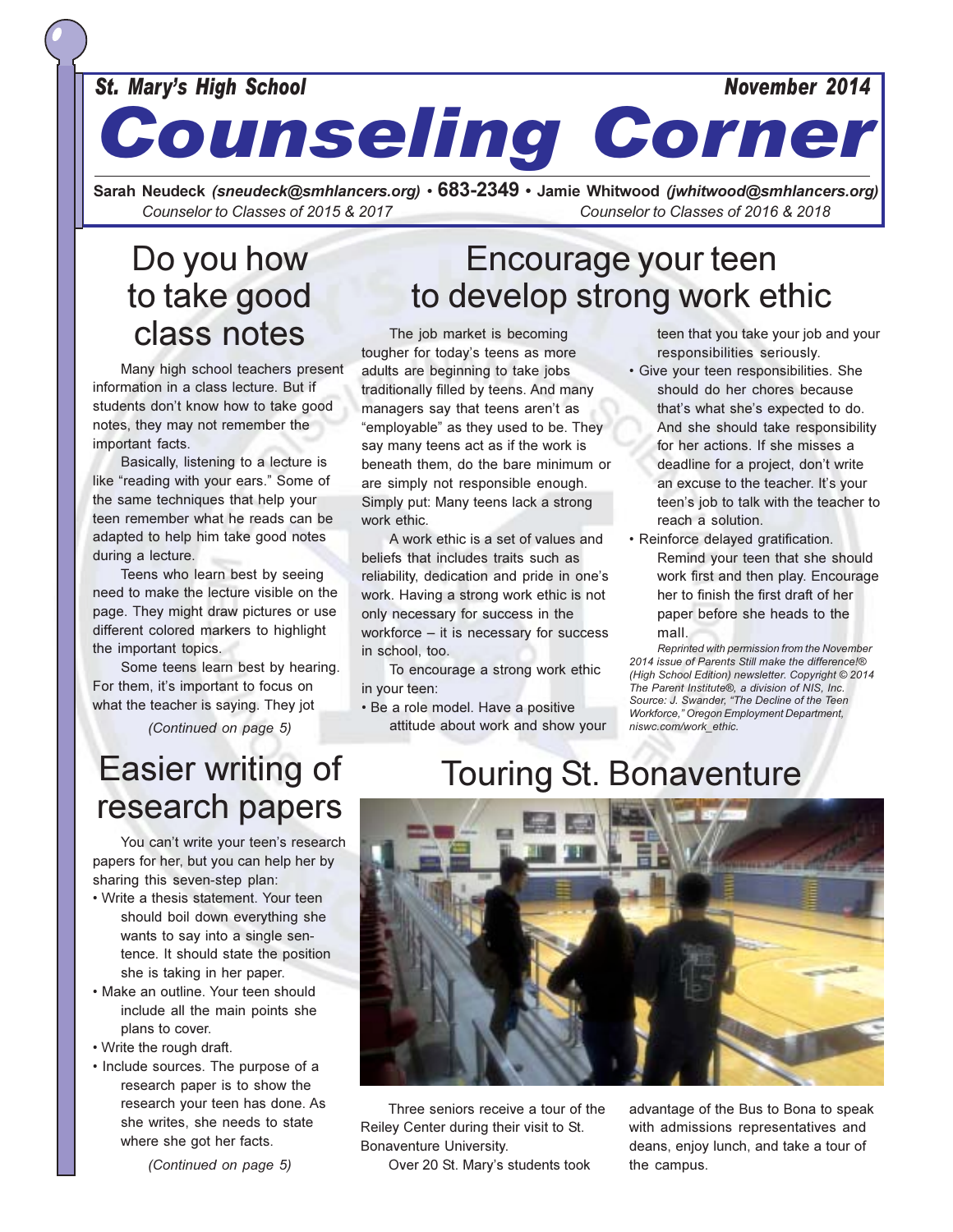#### **CURRENTS**

## **Alumni News 1998 grad** professes vows

Stephen Molvarec, a 1998 St. Mary's graduate, and 10 other Jesuit novices professed first vows to Father Brian G. Paulson, S.J., Provincial, the Society of Jesus (Jesuits), Chicago-Detroit Province, during a Vow Mass on August 9.

"To be honest I feel a little bit of everything," Molvarec said of taking his First Vows. "I'm joyful; anxious; scared; nervous; happy. I'm glad my family and friends could join me. And I'm glad that I'm doing this with these brothers."

By professing first vows, Molvarec took the next step in the 10 to 12 year formation of a Jesuit, that includes the ordination to the priesthood and final vows. No longer a novice, Molvarec will be a scholastic known as "Mister" or "Brother."

Although he often thought about the priesthood in his youth, Molvarec felt a calling to the religious life while living abroad in France for two years.

"I had a lot of time alone in a way that you do living in a foreign country," he said. "I began to think about my life and what I wanted with it. I felt God's spirit calling me towards that."

Molvarec graduated summa cum laude from Canisius College and earned a PhD in medieval history from Notre Dame. An active volunteer with the homeless in South Bend, he also served in the pastoral ministry while teaching history at Indiana University South Bend.

Molvarec entered as the Novitiate of the St. Alberto Hurtado in St. Paul, Minn., in 2012.

## Research paper (continued from page 4)

- Read the paper out loud. This can help your teen "hear" if something doesn't make sense.
- Revise and rewrite. The paper may take several drafts.
- Proofread. Don't let your teen overlook the importance of carefully reading over her final draft.

Reprinted with permission from the November 2014 issue of Parents Still make the difference!® (High School Edition) newsletter. Copyright © 2014 The Parent Institute®, a division of NIS, Inc.

## **Canvas • Cookies • Cocoa**

The only thing better than creating a beautiful work of art is doing it with someone you love. St. Mary's High School

is offering an evening of quided painting on Thursday, December 11, from 6 pm - 8 pm in the Gus Galasso Performing Arts Center. Participants will be quided through a recreating of an established

artist's painting by members of the St. Mary's High School Arts Department faculty

and art students. This evening is designed to bring

people together for a fun evening of making art, so the spots are sold in pairs of two for \$40 per pair. It is the perfect opportunity to encourage an aspiring artist by seeing what it is they enjoy so much, or

even to just explore painting for the first time in a quided setting. Every person will take their painting home at the end of the evening, and they make spectacular Christmas gifts. In addition to the

painting, Christmas refreshments will be served throughout the session.

Space is limited, and is on a first paid basis. Get your \$40 in with this form to reserve your spot. Admission includes all of the supplies and refreshments.

#### <u> Yes, we want to attend Canvas • Cookies • Cocoa</u> Name 1 Name 2 Phone # **E-Mail Address**

Please return this form and payment (checks made out to St. Mary's High School) to the Main Office. Remember - Space is limited!



You Are Cordially Invited To St. Mary's High School's Art Gallery

Student Art Exhibition and Opening Reception



FOLLOWING THE RECEPTION, PLEASE JOIN US FOR THE 2014 FALL PLAY. PAST MIDNIGHT AT 7-30 P.M. 13 TICKETS FOR THE PLAY ARE 35

## Class notes (continued from page 4)

down key words or points. After the lecture, they write down as much information as possible.

Many teens draw a line down their page, leaving a blank column on the left. They take notes in the right column. Then later, they go back and write key points in the left column.

Reprinted with permission from the November 2014 issue of Parents Still make the difference In (High School Edition) newsletter. Copyright © 2014 The Parent Institute®, a division of NIS, Inc. Source: G. Wood, How to Study, Learning Express.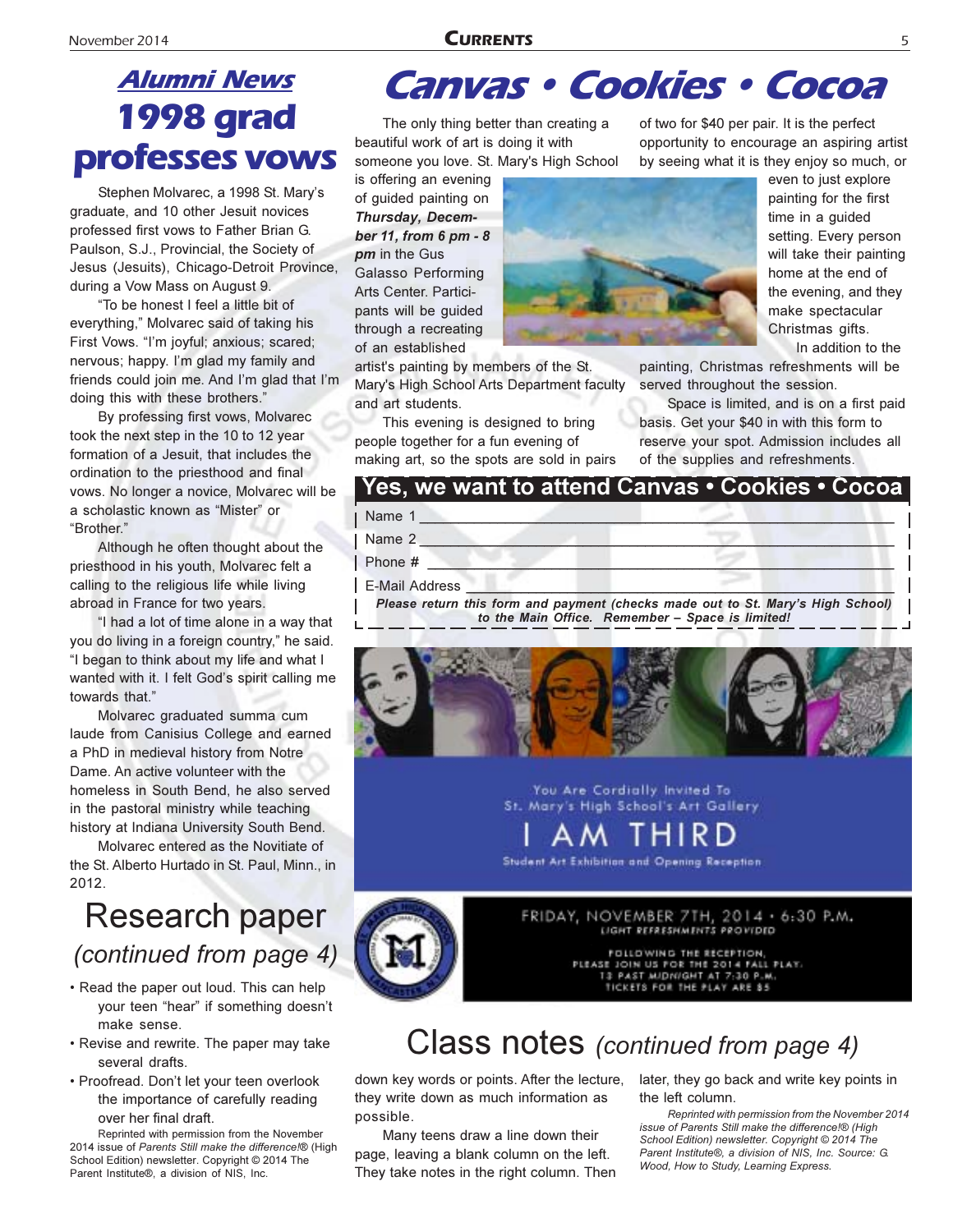

## **Catholic Action Network**

## *Education News*

#### **NYS Catholic Conference**

October 2014

Keeping you informed on public policy matters affecting you and your school!

#### **Bishops, Superintendents Focused on Enacting Education Tax Credits**

"Cardinal Dolan, our Bishops and superintendents remain focused on finding ways to keep Catholic schools affordable -- especially as Governor Cuomo and lawmakers expand opportunities for children to attend charter schools," said James Cultrara, Director for Education at the NYS Catholic Conference. "That's why enacting the Education Investment Tax Credit legislation is the highest education priority for the Bishops and Catholic school superintendents." If enacted, the measure will generate \$150 million in additional scholarships to help families with tuition at Catholic and other schools. It also provides an equal level of support to public schools.

"We are very encouraged by the progress we've made," Cultrara continued, noting that the vast majority of Democrats and Republicans in the legislature have maintained their long-standing support for the bill. While Governor Cuomo continues to express support for the proposal, he failed to carry out his promise to fight to include the measure in the state budget - angering families across the state. "There has been more than enough support in the legislature to get this done. It's really up to Governor Cuomo," Cultrara said.

Cultrara argues that by not enacting education tax credits but continuing to expand charter school opportunities, Governor Cuomo and lawmakers are increasing the burden on tuition-paying families and taxpayers alike. "The time to level the playing field for all of New York's children and families is long overdue and we need Governor Cuomo's leadership to get this done," Cultrara said.

œ

#### **Help Fight for Catholic Schools** -- Join the Network Today!

Join the Catholic Action Network to support Catholic schools and the families they serve. Membership is free and will enable you to:

- find out who your legislators are and communicate with them easily and directly;
- receive action alerts on critical issues; and
- stay informed about Catholic issues in Albany.

Go to: www.nvscatholic.org and click "Take Action" then "Join the Catholic Action Network."

#### **Smart Schools Bond Act: Yes or No?**

On November 4, voters will have an opportunity to vote for or against the Smart Schools Bond Act which would authorize \$2 billion in bonds for schools, which taxpayers would for over an 8 to 30 year period.

If the Act is approved, *public* schools would be able to use the funds for four purposes: pre-k classrooms; additional classrooms for over-crowded schools; school security measures; and technology upgrades.

Religious and independent schools could benefit from technology upgrades if their local public school district uses its bond funds for technology upgrades. We will continue to work with Governor Cuomo and lawmakers to seek to ensure an equitable benefit for all schools.

Proponents argue that all schools desperately need the assistance while opponents argue it's too expensive to borrow funds to buy technology with a limited life expectancy.

That's why we have voting booths.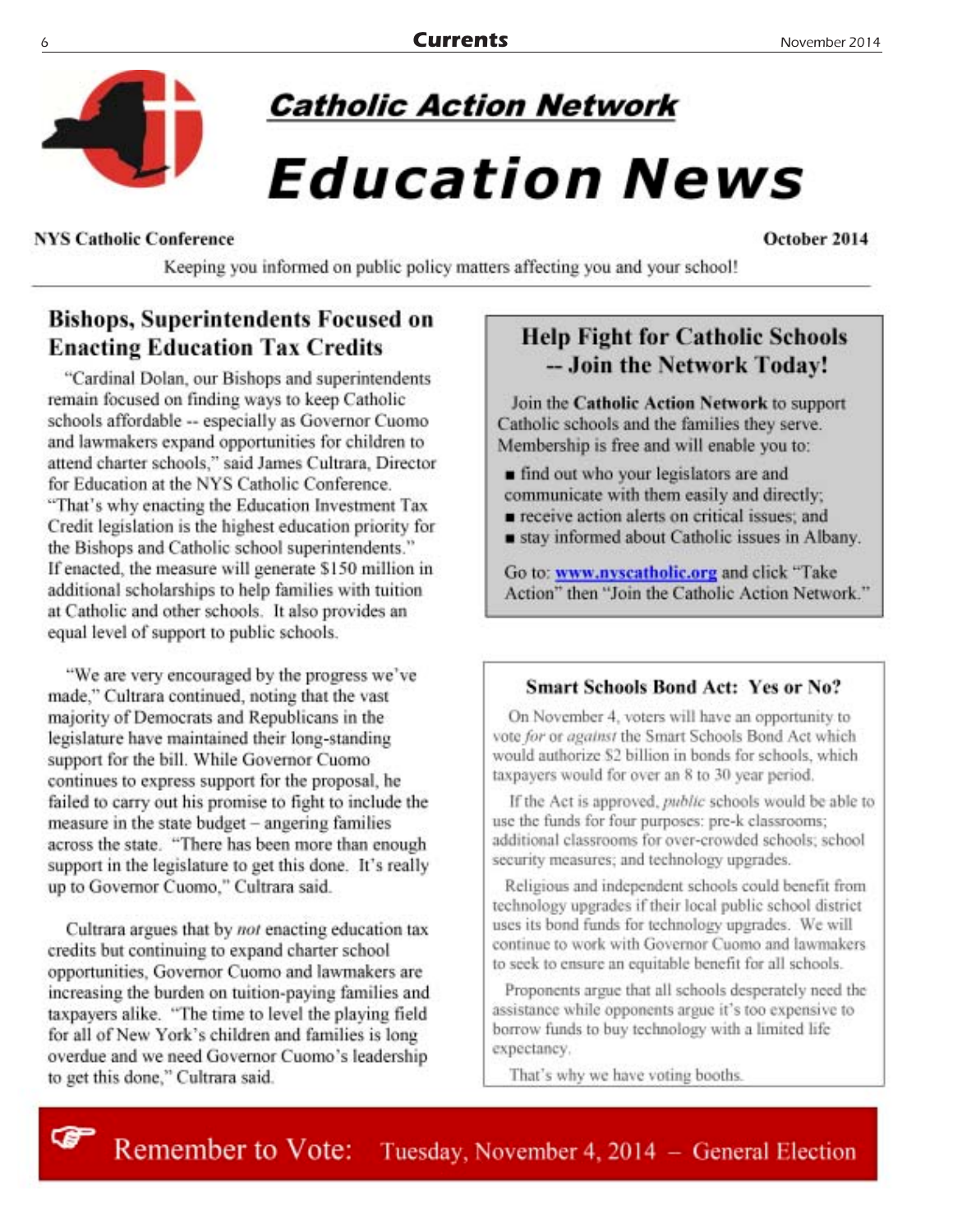

## **Campus Ministry** Why do we pray to saints?

Have you ever asked someone to pray for you? When we request prayers from an individual or the church community, we are asking them to join us in our petition. When we pray "to the saints" we are making the same request. We do not pray to the saints instead of praying to God. Perhaps a better understanding is that we pray with the saints and they with us for a particular person or situation. For example, Catholics may pray to St. Peregrine and ask him to join us as we pray for a healing of cancer. Our prayer is one of the community, the communion of saints.

The tradition of invoking the saints for their intercession stems from the ninth statement of faith in the Apostles' Creed. In it we proclaim that "I believe in

the communion of saints..." The Catholic Catechism teaches that the communion of saints is made up of three groups: the church triumphant (those souls experiencing the peace and presence of God in heaven); the church in preparation (those souls in purgatory preparing for the experience of heaven); and the church militant (those living on earth "fighting the good fight," as St. Paul writes). Being united as "the Body of Christ," the Church, we are one whenever we pray or request prayers for intercession.

Saints are those who have completed an earthly life and experience and now live in God's presence. The saints can be publicly acknowledged, like St. John XXIII, or privately recognized. The two young men, Bryce Buckholz and James Metz,

both of whom who died tragically, can certainly be considered as saints. For us the living - who struggle daily between good and evil, grace and sin, thanksgiving and temptation -we can find consolation and encouragement in the reality, "Every saint has a past and every sinner has a future."

The month of November joins the holiday of Thanksgiving with the holy days of All Saints and All Souls. It offers us an opportune time to be thankful, not only for the relationships, provisions, and events we have, but also for the encouragement and example that the saints have given.

May God bless you and yours with a Happy Thanksgiving. Benedicat vos omnipotens Deus. twf+



#### Get your gift card orders in now.

Think how easy it would be to order gift cards for your family and friends. Or think of shopping on Black Friday and Cyber Monday. Would your dad like a clean car that he didn't have to wash? How about a Delta Sonic wash certificate? Is Grandma a gourmet cook? Perhaps she would like a Williams Sonoma gift card. And for the niece who can't get enough make-up? Target cards would be perfect! Do you own a business or work at a business that gives gift cards to employees at Christmas? We can order cards for you or your emplover.

You don't have to leave the house, just send your order in with your child on Monday morning, and the cards will be sent home to you on Friday.

There will be six more orders placed before Christmas: November 3, 10, 17, and December 1, 8, 15. Just go to the St. Mary's website (www.smhlancers.org) and click on the SCRIP icon.

Please take some time to think of ways to use this program to your advantage, to the school's advantage. The profit from the sale of gift cards boils down to free money for our school, and no one has to buy a product they don't want or need.

One more note: PLEASE have your child drop your order off at school first thing Monday morning. Due to construction work on offices, I have to take the orders home to place them. Once I leave the school, I won't receive your order until it's too late to order for that week.

Orders received after Monday morning will be placed the following week unless there are cards in stock in school to fill the order.

Thank you so much to all who have been supporting this program and to all who will in the future. Happy Holidays! Mary Rozler, Scrip Coodinator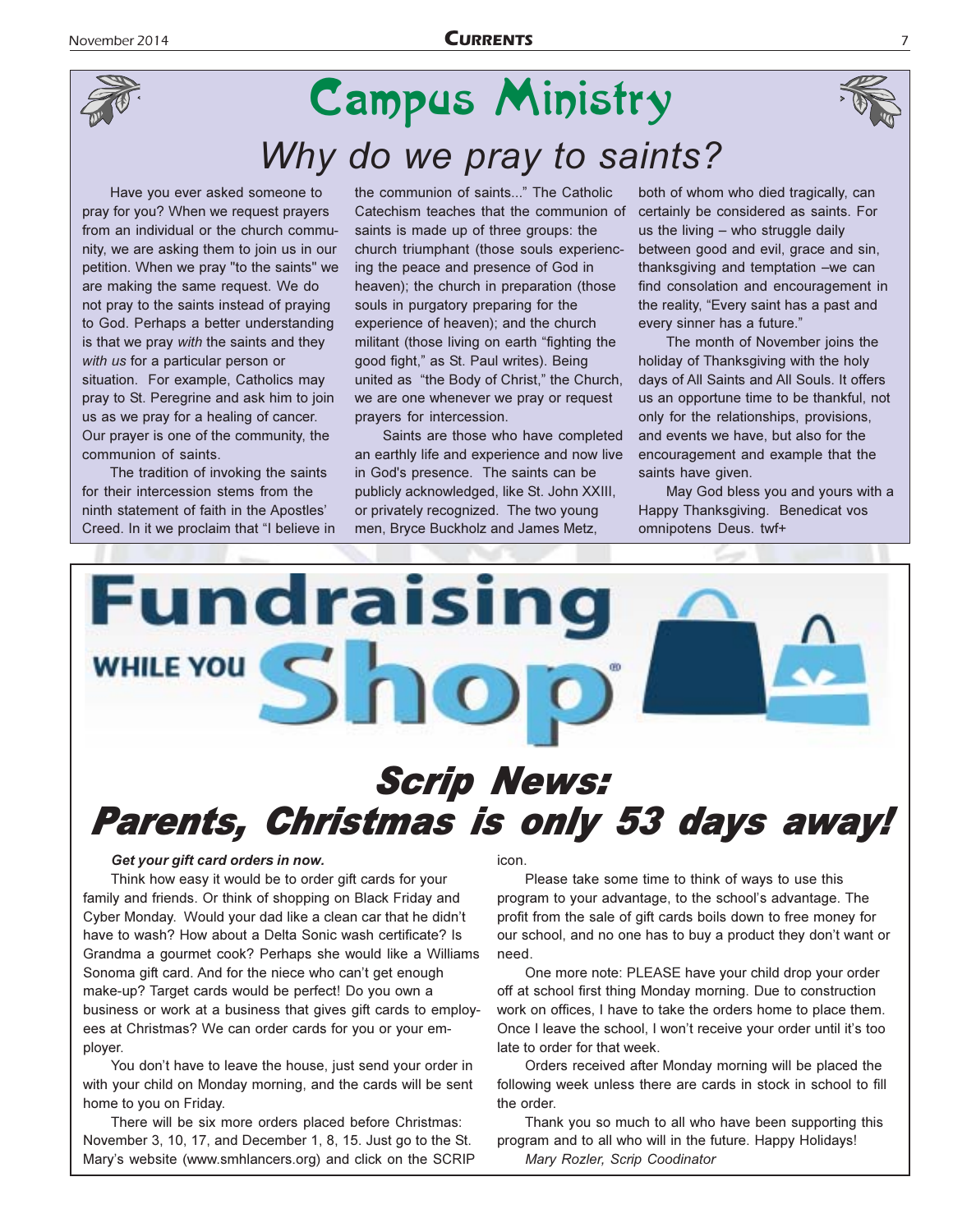## **Other St. Mary's happenings!**



Jason Evert uses senior Ray Cooper as part of his recent presentation. Jason spoke to the St. Mary's students about chastity and living a pure life.



Mr. Grieco hands a juice to junior Justus Pigford as part of the Campus Ministry's Donut Day.



Nick Nasca, Bridget Herod, Austin Calkins, and Emily Thomas sort food at the Lancaster Food Pantry. The food was donated through a recent drive held at St. Marys'.



Junior Helen Gibson shows off her new school ring to her mother Sandra and sister Emily at the Junior Recognition Mass.



Seniors Hannah Hapeman, Gillian Sacco, Kaitlyn Tytka, and Magdalene Manuel dress up for Halloween.



St. Mary's President Mark Tramont pulls the winning ticket at the Bash for Cash.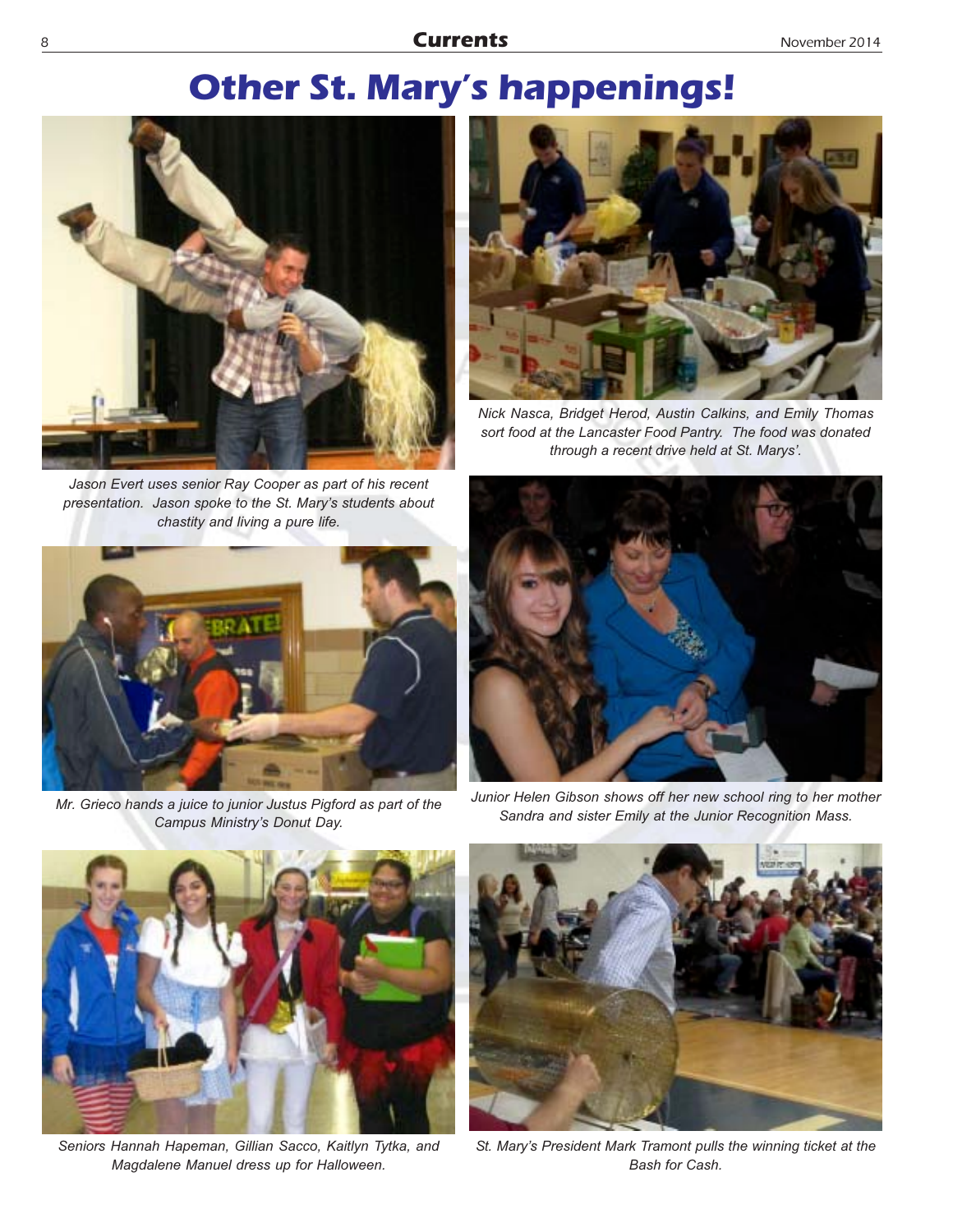## **STEAM students enjoy rocket success**

By Ms. Jennifer Anthone **STEAM Coordinator** 

Something very egg-citing has been taking place at St. Mary's High School! The first sophomore STEAM Challenge has come to a close, and there is great success to report!

St. Mary's recently implemented a new Science, Technology, Engineering, Arts, and Mathematics (STEAM) curriculum for the sophomore students by means of the incredibly generous grant the school received from the Oishei Foundation. All sophomore students will be participating in at least two STEAM projects throughout the year as part of their science requirement.

For the first STEAM Challenge, Egg-o-Naut, 20 students were given the challenge of designing and constructing a soda bottle water rocket built entirely from

recyclable materials that could transport a raw egg from launch to landing. Of the 20 who participated, four students' rockets safely transported their eggs, three parachutes successfully deployed, and all students had an absolute blast!

Daquan Hunt, Alex Paul, and Nate Waley, who worked as partners, and David Fasolino's rockets all

successfully transported their eggs from start to finish. Daquan, Alex, and Nate built rockets with parachutes. Their rockets had three separate components. The main component of the rocket was built from a 2-liter soda bottle. Attached to the bottle, the students attached three fins made from either cardboard or styrofoam from old packaging boxes. The middle component of the rockets was also made from a 2-liter soda bottle. The students cut off the tops and bottoms of the bottles so only the middle plastic cylinder remained. Inside of the cylinder, the students built a special, cushioned "seat" for the egg. Daquan used a toilet paper roll and bubble wrap, while Alex and Nate used a Viva Coconut Water container also surrounded by bubble wrap. To finish the

rocket, Daquan, Alex, and Nate each built a third component, a nose cone. This nose cone was made from the top of a third 2-liter soda bottle.

To make the parachute, the boys first cut a hexagon shape from recycled plastic bags. They then cut three pieces of string, to which they tied each point of the hexagon

and then attached to the middle component of their rockets. After the strings of the parachute were safely secured, they carefully folded and rolled the parachute up neatly in order to fit inside of the nose cone of the rocket. Each component was tediously placed on top of the other to

> complete the rocket's design before launching.

David approached the challenge in a different manner. Rather than focusing on detaching the egg compartment from the rocket before landing, he focused his energies on protecting the egg within its compartment on the rocket from start to finish. His rocket was constructed

from one 2-liter soda bottle. Attached to the bottle were three, three-dimensional cardboard fins. This was done to increase the surface area of the rocket and slow down the rocket on its return to Earth in order to lessen the impact of the landing. At the top of the rocket, David built a special compartment for the egg out of the top of a Gatorade bottle. Inside of the bottle, David included a trampoline seat for the egg, which was made of woven rubber bands. After the egg was nestled inside of the rubber band mesh, David capped it with a form fitting piece of foam. To further protect the egg, David build a nose cone from four triangular panels of cardboard, which he glued together to form a pyramid around the egg's compartment



Alex Paul and Nathan Waley show off the egg that "survived".

Although not everyone's rocket safely transported their eggs, all rockets were successfully launched into the air and far exceeded the minimum height requirement of 20 feet.

Special recognition should be given to Gina Appenheimer and Haley Wipperman for constructing a rocket that achieved the highest height and longest flight time; Kathryn Vogl and Maya Zelazny for constructing a rocket that, upon landing, came down with such force the nose cone punctured the ground, causing the rocket to remain upright after landing; Matthew Mesi for getting his parachute to deploy and detach the egg containing compartment from his rocket; and Charles Bristol and Joe Barberio whose rocket landed on the roof of the athletic center and could not be retrieved until it was blown off the roof by the wind three days later.

The Egg-o-Naut STEAM Challenge was truly an absolute BLAST! We had so much fun together. Be sure to check out photos and video footage on Instagram and Twitter! You can follow me at  $@missionthone. =)$ 



Haley Wipperman and Gina Appenheimer were not so lucky.



Daquan Hunt shows off his successful rocket.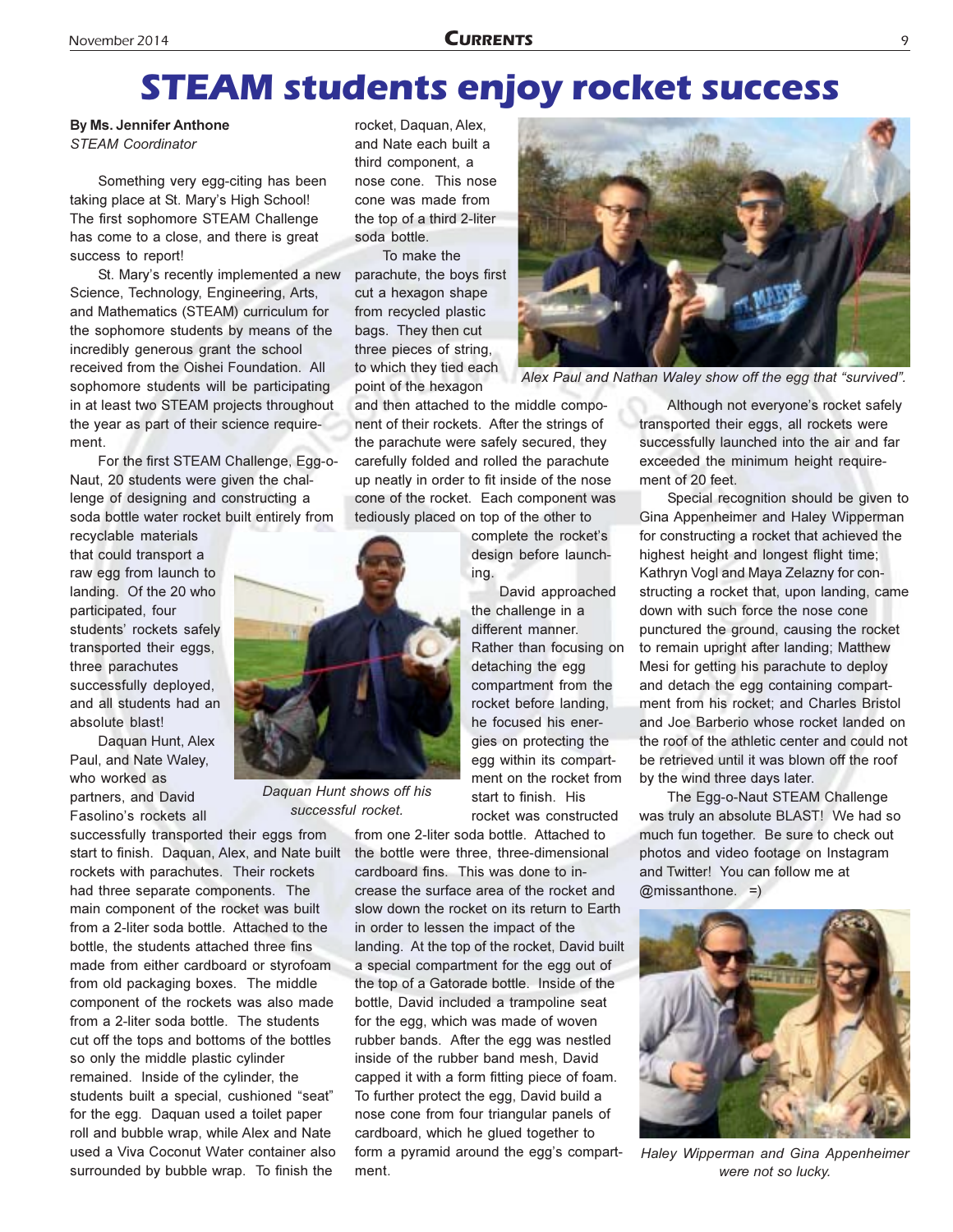## **2014 Fall Sports Schedules**

#### **Varsity Football**

Sat., Nov. 1, 1pm vs. O'Hara Thurs. Nov. 8, 7pm, @ St. Francis (quarter-finals)

Sat. Nov. 15, time TBA - Semi-finals (Ralph Wilson Stadium)

Thurs. Nov. 20, time TBA - Finals (Ralph Wilson Stadium)

#### **Women's Volleyball**

Sat., Nov. 1, 5 & 6:30pm - Quarter-finals (St. Mary's) Mon., Nov. 3, 6 & 7:30pm - Semi-finals Wed., Nov. 5, 7:30pm - Finals (St. Joe's) Sun., Nov. 9, time TBA - State Tournament (St. Mary's)

#### Men's Volleyball

Mon, Nov. 3, 5 & 7pm - Semi-finals (at Canisius)

Wed, Nov. 5, 6pm - Finals (at St. Joe's)

#### **JV Football**

Sat., Nov. 1, 10am vs. Williamsville South (Location TBA)

## **2014-15 Winter Sports Schedules**

#### **Boys' Varsity Basketball**

Games begin at 7:30pm, unless noted Thurs. Dec. 4, 7:15pm, vs. Depew (Daemen College) Mon. Dec. 8, @ West Seneca West Thurs. Dec. 11, @ Clarence Fri. Dec. 12, vs. Iroquois Thurs, Dec. 18, 4:30pm, vs. Middle College (St. Joe's - ECIC/MMA Challenge) Sat. Dec. 20, 2:45pm, vs. Lancaster (Depew) Mon. Dec. 22, time TBA, vs. TBA (Depew) Tues. Dec. 23, vs. Timon Mon. Dec. 29, time TBA, @ Williamsville North Tournament Tues. Dec. 30, time TBA, @ Williamsville North Tournament Tues. Jan. 6, 6:30pm, @ Walsh Tues. Jan. 13, 7pm, @ St. Francis Thurs, Jan. 15, vs. Cleve-Hill Fri. Jan. 16. vs. O'Hara Tues. Jan. 20, vs. Niagara Catholic Fri. Jan. 23, 6:30pm, @ Park Mon. Jan. 26, vs. St. Joe's Fri. Jan. 30, 6:30pm, @ Nichols Tues. Feb. 3, @ Niagara Catholic Wed. Feb 4, 6:30pm, vs. Park Tues. Feb. 10, 6:30pm, vs. Walsh Wed. Feb. 11, vs. Fredonia Fri. Feb. 13, @ O'Hara Sun. Feb. 15, 4pm, @ Canisius

#### Boys' Bowling

#### All matches played at Thruway Lanes at Wrestling  $3:35$ pm Tues, Nov. 18, vs. Park Tues, Nov. 25, vs. St. Francis

Tues, Dec. 2, vs. Canisius Thur., Dec. 4, vs. St. Joe's Tues, Dec. 9, vs. O'Hara Thur., Dec. 11, vs. Timon Tues, Dec. 16, vs. Christian Central Thur., Dec. 18, vs. Park Tues, Jan. 6, vs. St. Francis Thur., Jan. 8, vs. Canisius Tues, Jan. 13, vs. St. Joe's Thur., Jan. 15, vs. O'Hara Thur., Jan. 22, vs. Timon Thur., Jan. 29. vs. Christian Central Tues, Feb. 3, Position Round Thur., Feb. 5, All-Catholic Match

**Girls' Varsity Basketball** Games begin at 7:30pm, unless noted Fri. Nov. 28, 5pm, vs. Pembroke (Alden) Sat. Nov. 29, 1:30 or 3pm, vs. Alden/ Olmsted (Alden) Thur. Dec. 4, 6:30pm, @ Lewport Fri. Dec. 5, 6pm, @ Maryvale Tournament Sat. Dec. 6, 1:30pm, @ Maryvale Tournament Tues. Dec. 9, vs. Springville Mon. Dec. 15, 6:30pm, vs. Franklinville Wed. Dec. 17, 6:30pm, @ Niagara Catholic Mon. Dec. 22, 6pm, vs. Buffalo Science Fri. Dec. 26, time TBA @ Depew Tournament Sat. Dec. 27, time TBA @ Depew Tournament Mon. Jan. 5, 6pm, @ Nichols Fri. Jan. 9, vs. Park Sat. Jan. 10, 6pm, @ Fredonia Mon. Jan. 12, 5:30pm, @ Buffalo Science (Daemen) Wed. Jan. 14, 6pm, @ Nardin Sat. January 17, 4pm, vs. Christian Central Wed. Jan. 21, 6pm, @ Sacred Heart (Villa Maria) Fri. Jan. 23, vs. Mt. St. Mary's Thurs. Jan. 30, vs. Mt. Mercy Wed. Feb. 4, 6pm, @ O'Hara Mon. Feb. 9, @ Buffalo Seminary Fri. Feb. 13, vs. Immaculata TBA vs. Niagara Catholic

Sat. Dec. 6, time TBA, @ Depew Duels Fri. Dec. 17, 6pm, @ Canisius Sat. Dec. 20, time TBA, @ North Tonawanda Tournament Mon. Dec. 29 & Tues. Dec. 30, time TBA, @ Akron Tournament Tues. Jan. 6, 6pm, @ St. Joe's Fri. Jan. 9 & Sat. Jan 10, time TBA, @ Alden State Bank Duels (Alden HS) Tues. Feb. 3, 6pm, vs. Gow Sun. Feb. 8, time TBA, All-Catholic Tournament (St. Mary's) Sat. Feb. 14 & Sun. Feb. 15, time TBA, State Tournament. location TBA

#### More schedules on page 12

#### **Hockey**

Mon. Dec. 1, 8:45pm, @ N.Tonawanda (Hyde Park)

- Sat. Dec. 6, 12pm, @ Amherst (Northtown)
- Sun. Dec. 7, 3pm, vs. Lew Port (Buffalo State)
- Sun. Dec. 14, 3pm, vs. Timon (Buffalo State)
- Mon. Dec. 15, 8:45pm, @ Niagara Falls (Hyde Park)
- Sun. Dec. 21, 1pm, @ St. Francis (Buffalo State)
- Sun. Dec. 28, 4pm, @ Sweet Home (Northtown)
- Sun. Jan. 4, 4pm, vs. Lockport (Northtown)
- Tues. Jan. 6, 4pm, @ Canisius (Buffalo State)
- Fri. Jan. 16, 7:30pm, @ Lockport, (Lockport)
- Sat. Jan. 17, 3pm, vs. Amherst (Northtown)
- Mon. Jan. 19, 8:45pm, vs. N. Tonawanda (Hyde Park)
- Fri. Jan. 23, 8pm, vs. Niagara Falls (HarborCenter)
- Sun. Jan. 25, 5pm, @ Lew-Port (Buffalo State)
- Fri. Jan. 30, 8pm, vs. St. Francis (Harbor Center)
- Sun. Feb. 2, 7:50pm, @ West Seneca East (West Seneca)
- Wed. Feb. 5, 9pm, vs. Sweet Home (Northtown)
- Fri. Feb. 7, 1:45pm, @ St. Joe's (Brighton Park)
- Fri. Feb. 14, 5:30pm, vs. West Seneca West (Northtown)

#### **Girls' JV Bowling**

#### All matches played at Thruway Lanes at  $3:35<sub>pm</sub>$

Tues, Nov. 18, vs. Buffalo Seminary Thur., Nov. 20, vs. Cardinal O'Hara Tues, Nov. 25, vs. Immaculata Tues, Dec. 2, vs. Mt. St. Mary's Thur., Dec. 4, vs. Mt. Mercy Tues, Dec. 9, vs. Nardin Thur., Dec. 11, vs. Sacred Heart Tues, Dec. 16, vs. Buffalo Seminary Thur., Dec. 18, vs. Cardinal O'Hara Tues, Jan. 6, vs. Immaculata Thur., Jan. 8, vs. Mt. St. Mary's Tues, Jan. 13, vs. Mt. Mercy Thur., Jan. 15, vs. Nardin Tues, Jan. 20, vs. Sacred Heart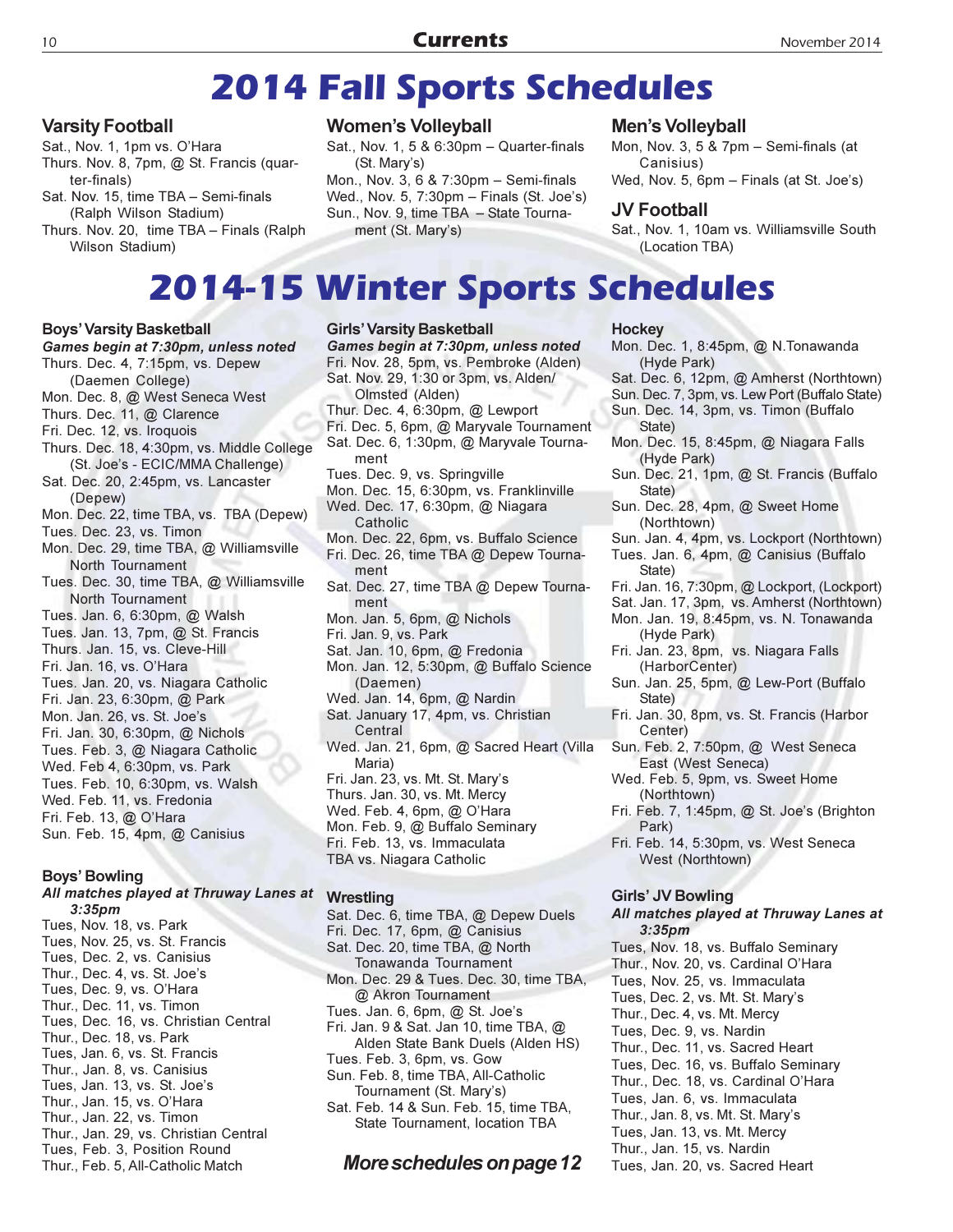## **Highlights from the Fall Season**



#### **Girls' Volleyball**

The Varsity team won the Garden State Tournament in New Jersey for the first time in school history (above with championship trophy).

They also inished undefeated in the MMAA, winning another regular season title. The JV team won the League Title, for the sixth straight year, with a record of 15-1. Their loss to Nardin was their first league loss in six seasons, compiling a record of  $82 - 1$ 



**Boys' Volleyball** Defeated Cardinal O'Hara in three straight sets to advance to the Semi-Finals vs. Canisius. Austin Klink (left)

is honored on Senior Night with his parents Jake and Ania Gurnari.



**Football** 

Defeated St. Joe's on the road for the first time in school history.

Coach Glenn was named Buffalo Bills Coach of the Week. Takal Molson (above) was named Channel 2 Player of the Week, received a Connolly Cup nomination and was featured as a Super Seven Athlete.



Hannah Pufpaff named First Team All-Catholic Rebecca Hojna and Alex Szpila named Second Team All-Catholic. Tia Piotrowski (right) plays tight against O'Hara.

**Girls' Soccer** 



Golf The team won the All-Catholic Tournament for the "A" Division Mason Smith qualified for the State Tournament in June.

**Boys' Soccer** Chris Nowak, Zach Szpila, Jake

Tomaszewski, Ryan Ratajczak, and Joey Hamilton were named to the First Team All-Catholic team. Michael Kruse and William Roskopf were named to the Second Team.

Frank Propis dribbles the ball in a recent game at Westwood Park.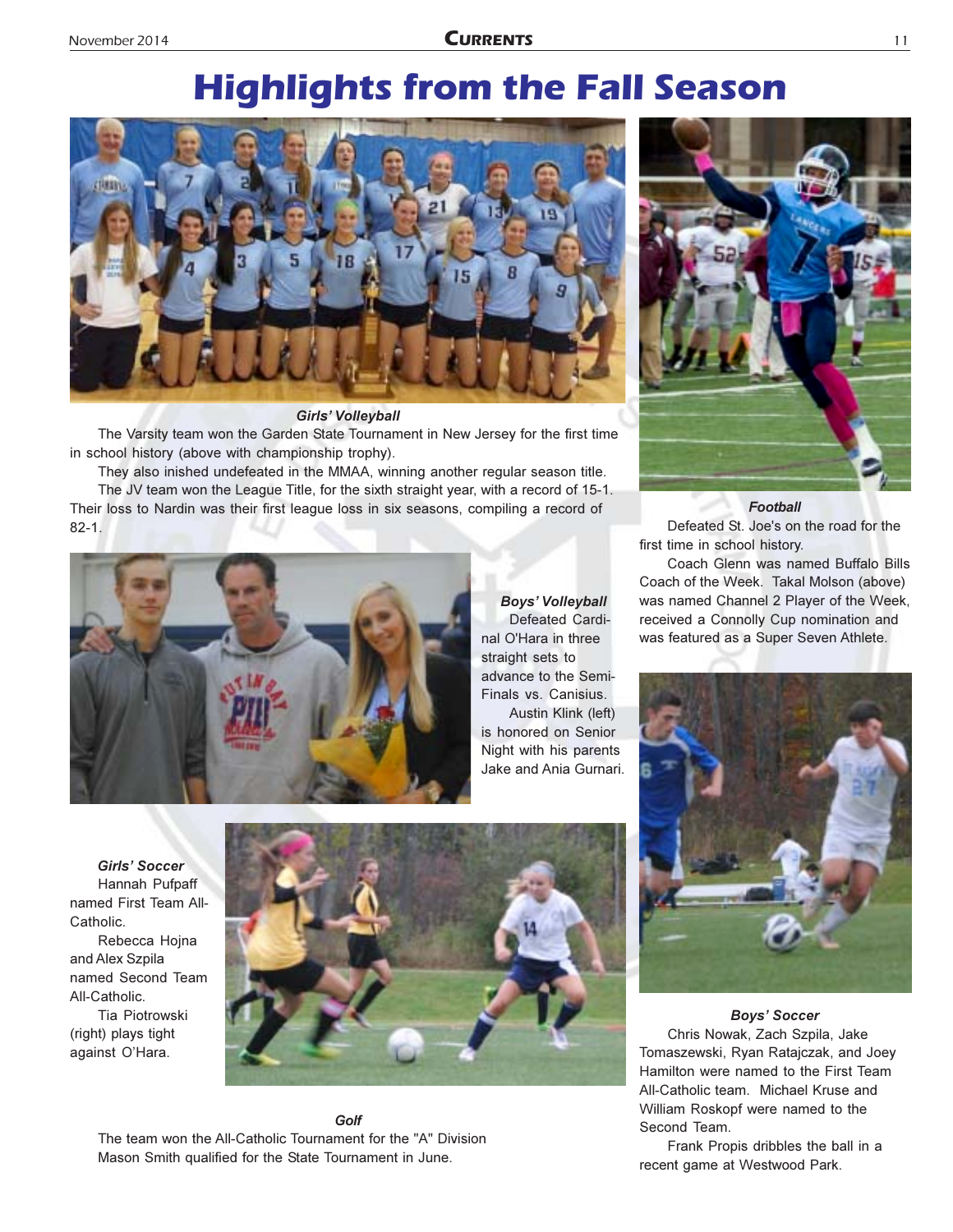## 2014-15 Winter Sports Schedules (continued)

Girls' JV Basketball Games begin at 6pm unless noted Fri. Nov. 28th, 5pm, vs. Pembroke (Alden) Sat. Nov. 29th, 1:30 or 3pm, vs. Alden / Olmsted (Alden) Wed. Dec. 3rd, 5pm, @ Lewport Fri. Dec. 5th, @ Maryvale Tournament Sat. Dec. 6th, 1:30pm, @ Maryvale Tournament Tues. Dec. 9th, vs. Springville Mon. Dec. 15th, 5pm, vs. Franklinville Wed. Dec. 17th, 5pm, @ Niagara Catholic Fri. Dec. 26th, time TBA, @ Depew Tournament Sat. Dec. 27th, time TBA, @ Depew Tournament Mon. Jan. 5th, @ Nichols Fri. Jan. 9th, vs. Park Sat. Jan. 10th, 12pm, @ Fredonia Wed. Jan. 14th, 4:30pm, @ Nardin (Villa Maria) Wed. Jan. 21st 4:30pm, @ Sacred Heart Fri. Jan. 23, vs. Mt. St Mary's Thurs. Jan. 30th, vs. Mt. Mercy Wed. Feb. 4th, 4:30pm, @ O'Hara Mon. Feb. 9th, @ Buffalo Seminary Fri. Feb. 13th, vs. Immaculata TBA, vs. Niagara Catholic

#### Boys' JV Basketball

Games begin at 6pm, unless noted Wed. Dec. 3rd, 6pm, vs. Depew Mon. Dec. 8th, 6pm, @ West Seneca West Thurs. Dec. 11th, 6pm, @ Clarence Fri. Dec. 12th, 6pm, vs. Medina Tues. Dec. 16th, 6:30pm, vs. Nichols Sat. Dec. 20th, time TBA, vs. Lancaster (Depew) Mon. Dec. 22nd, time TBA, vs. TBA (Depew) Tues. Dec. 23rd, 6pm, vs. Timon Mon. Dec. 29th, time TBA, @ Williamsville **East Tournament** Tues. Dec. 30th, time TBA, @ Williamsville East Tournament Tues. Jan. 6th, 5pm, @ Walsh Tues. Jan. 13th, 5:30pm, @ St. Francis Thurs. Jan. 15th, 6pm, vs. Cleve-Hill Fri. Jan. 16th, 6pm, vs. O'Hara Tues. Jan. 20th, 6pm, vs. Niagara Catholic Mon. Jan. 26th, 6pm, vs. St. Joe's Fri. Jan. 30th, 5pm, @ Nichols Tues. Feb 3rd, 6pm, @ Niagara Catholic Tues. Feb. 10th, 6pm, vs. Walsh

Thurs, Dec 4, 6pm, @ Clarence Sat, Dec 6, vs. Canisius Sat, Dec 13, vs. St. Joe's Sat. Dec 20. vs. Lancaster Tues, Dec 23, 4:30pm, vs. Timon Sat, Dec 27, 4pm, @ Canisius Sat, Jan 3, 1pm, @ Timon Sat, Jan 10, vs. Jamestown Tues, Jan 13, 4pm, @ St. Francis Thurs, Jan 15, time TBA @ Lancaster Fri, Jan 16, 4pm, @ St. Joe's Sat, Jan 17, @ Jamestown Sat, Jan 24, vs. Clarence Sat, Jan 31, vs. Lockport Wed, Feb. 4, time TBA, @ Lockport

**Boys' Freshman Basketball** 

Games begin at 11 am, unless noted

**Schedules are subject** to change, especially because of the weather. **Updates and results** are available at www.smhlancers.org

## **Lunch Menu – November 3 to 28**

Wed. Feb. 11th, 6pm, vs. Fredonia

Sun. Feb. 15th, 2:30pm, @ Canisius

Fri. Feb. 13th, 6pm, @ O'Hara

| <b>Student</b>                                                                                                                                                                               | <b>Monday</b>                                     | <b>Tuesday</b>                                               | Wednesday                              | <b>Thursday</b>                                   | Friday                                                               |
|----------------------------------------------------------------------------------------------------------------------------------------------------------------------------------------------|---------------------------------------------------|--------------------------------------------------------------|----------------------------------------|---------------------------------------------------|----------------------------------------------------------------------|
| <b>Lunches:</b><br>\$4                                                                                                                                                                       | 3<br>Chicken Parm,<br>side pasta,<br>bread stick  | No school                                                    | Specialty pizza,<br>side salad         | Chicken breast<br>sandwich,<br>pasta salad        | Specialty<br>mac & cheese<br>(Buffalo chicken<br>finger), side salad |
| Please note:<br>You may prepay<br>for student<br>lunches by<br>sending checks<br>made out to<br>"St. Mary's High<br>School"<br>$\mathbf{f}$<br>Mrs. Skalski,<br><b>Cafeteria</b><br>Manager. | 10<br>Chicken Parm,<br>side pasta,<br>bread stick | 11<br>No school                                              | 12<br>Specialty pizza,<br>French fries | 13<br>Chicken breast<br>sandwich,<br>French fries | 14<br>Hawaiian chicken,<br>rice.<br>side salad                       |
|                                                                                                                                                                                              | 17<br>Chicken Parm,<br>side pasta,<br>bread stick | 18<br>Cheeseburger,<br>French fries                          | 19<br>Specialty pizza,<br>side salad   | 20<br>Chicken breast<br>sandwich,<br>pasta salad  | 21<br>Turkey dinner,<br>mashed potatoes,<br>gravy, stuffing          |
|                                                                                                                                                                                              | 24<br>Chicken Parm,<br>side pasta,<br>bread stick | 25<br><b>Buffalo</b><br>chicken finger wrap,<br>French fries | 26<br>No lunch<br>Early dismissal      | 27<br>No school                                   | 28<br>No school                                                      |
| Lunches<br>provided<br>by:                                                                                                                                                                   |                                                   |                                                              |                                        |                                                   | D'Avolio<br>Kitchens                                                 |



What if ...up to 26% of each purchase you made went to your favorite worthy cause? Shopping at hundreds of online stores helps St. Mary's High School with each purchase! It's all free & private. Join today and change online shopping for good. Go to igive.com for more information.

**SAMIMOS AR** 

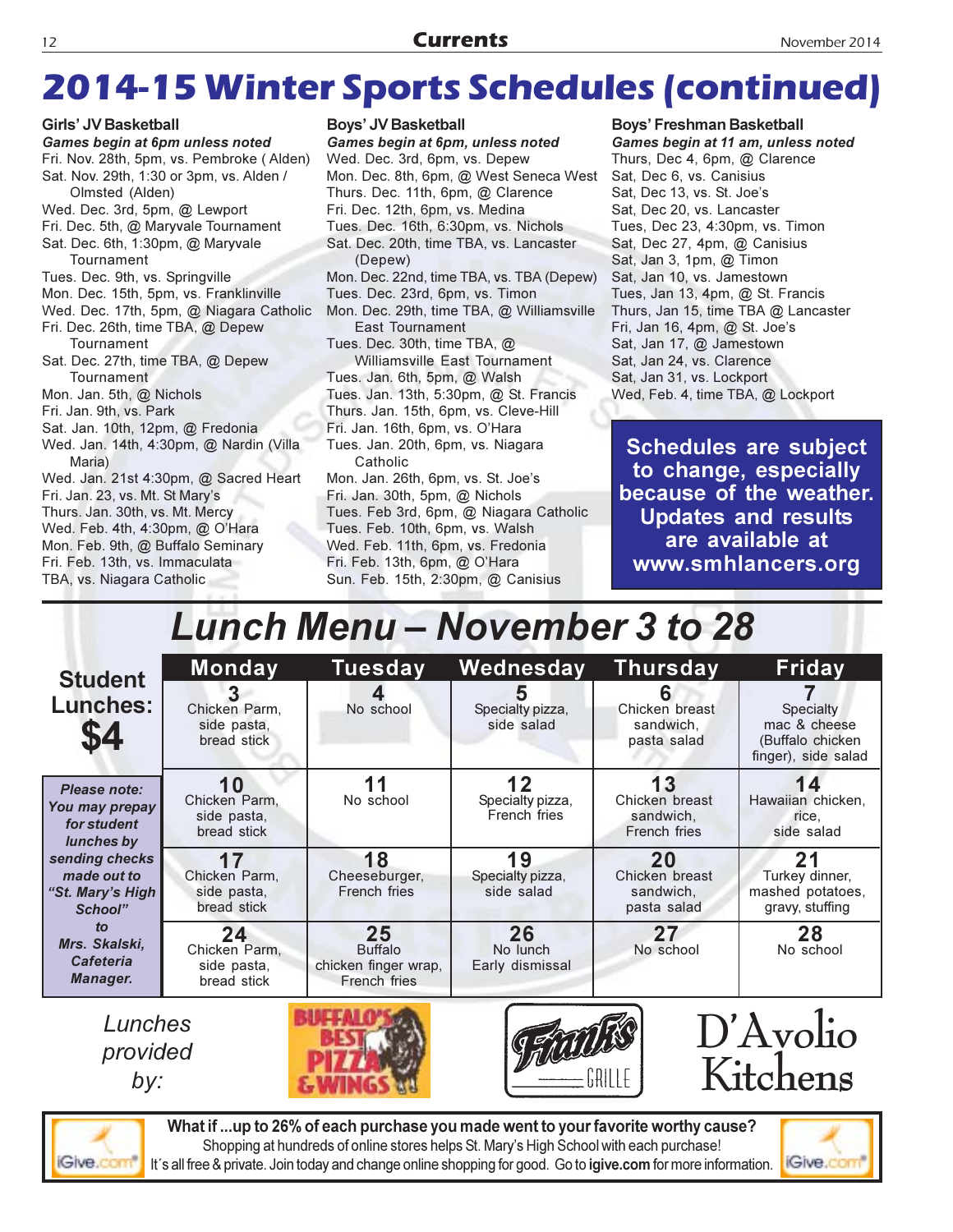## **November 2014 Calendar**

| <b>Sunday</b>                                                   | <b>Monday</b>                                                                                                                                                                   | <b>Tuesday</b>                                                                                                                                                                                               | Wednesday                                                                                                                                                                       | <b>Thursday</b>                                                                                                                                                                                                                                                                   | <b>Friday</b>                                                                                                                                                  | <b>Saturday</b>                                                                                                                                                |
|-----------------------------------------------------------------|---------------------------------------------------------------------------------------------------------------------------------------------------------------------------------|--------------------------------------------------------------------------------------------------------------------------------------------------------------------------------------------------------------|---------------------------------------------------------------------------------------------------------------------------------------------------------------------------------|-----------------------------------------------------------------------------------------------------------------------------------------------------------------------------------------------------------------------------------------------------------------------------------|----------------------------------------------------------------------------------------------------------------------------------------------------------------|----------------------------------------------------------------------------------------------------------------------------------------------------------------|
|                                                                 |                                                                                                                                                                                 |                                                                                                                                                                                                              |                                                                                                                                                                                 |                                                                                                                                                                                                                                                                                   |                                                                                                                                                                | 1<br><b>Admissions Test Prep</b><br>Class 9am-12noon<br>JVFB @ Will South<br>10am<br>VarFB vs. O'Hara 1pm<br><b>WVB</b> - Quarterfinals<br>(St. Marys)         |
| $\overline{2}$                                                  | 3-B Day<br>Family Day of<br>Remembrance<br>Freshman Officer<br>Elections in<br>Homeroom<br>Student Senate 2:30pm Curriculum Committee<br>$MVB - Semi-finals$<br>WVB-Semi-finals | 4<br><b>NOSCHOOLFOR</b><br><b>STUDENTS</b><br>Faculty/Staff In-<br>Service<br><b>Election Day</b><br>1 <sub>pm</sub><br><b>No School</b><br>for Students                                                     | 5-C Day<br><b>Campus Ministry</b><br>7:30am<br>SEEK 2:30pm<br>MVB - Finals (St.<br>Joe's)<br>WVB-Finals (St.<br>Joe's)                                                          | 6-D Day<br>Freshman HR Rep<br>Forms Due<br>Weekly Mass 7:30am<br>NHS Tutoring 2:30pm<br>President's Ad Board<br>2:30 <sub>pm</sub><br>VarFB @ St. Francis<br>(quarterfinals) 7pm                                                                                                  | 7-E Day<br>Pride Day<br><b>End of First Quarter</b><br>Fall Play 7:30pm<br><b>Pride</b><br><b>Day</b>                                                          | 8<br><b>Admissions Test Prep</b><br>Class 9am-12noon<br><b>SAT Testing Day</b><br>Fall Play 7:30pm                                                             |
| 9<br>NYSCHSAA WVB<br>Championship<br>Tournament (St.<br>Mary's) | 10-F Day<br>Freshman HR Rep<br>Elections in<br><b>Homeroom</b><br>Student Senate 2:30pm<br>First Day of Winter<br>Sports                                                        | 11<br><b>NOSCHOOL</b><br><b>Veterans Day</b><br><b>No</b><br><b>School</b>                                                                                                                                   | 12-A Day<br>Principal's Ad Board<br>2:30pm                                                                                                                                      | 13-B Day<br>Weekly Mass 7:30am<br>Photo Retakes during<br>Lunches<br>NHS Tutoring 2:30pm<br>Math Club 2:30pm                                                                                                                                                                      | 14-C Day<br>Sophomore Retreat<br>8am-2pm                                                                                                                       | 15<br><b>Admissions Test Prep</b><br>Class 9am-12noon<br>VarFB-Semi-finals<br>(Ralph Wilson<br>Stadium)                                                        |
| 16                                                              | 17-D Day<br>Student Senate 2:30pm<br><b>First Quarter Follow-up</b><br>5-7pm<br><b>Parent College</b><br>Presentations 7pm                                                      | $18-E$ Day<br>SADD 7:30am<br>NHS 2:30pm<br><b>Scholars Time TBA</b><br>MBowl vs. Park 3:35pm<br><b>WBowl vs. Buff Sem</b><br>3:35 <sub>pm</sub>                                                              | $19-F$ Day<br><b>Campus Ministry</b><br>7:30am<br><b>Faculty/Staff Meeting</b><br>2:30 <sub>pm</sub>                                                                            | 20-A Day<br>Weekly Mass 7:30am<br>NHS Tutoring 2:30pm<br>WBowl vs. O'Hara<br>3:35 <sub>pm</sub><br>VarFB-Finals (Ralph<br><b>Wilson Stadium)</b>                                                                                                                                  | $21-B$ Day<br>Jeans Day<br>Senior Trip Departs<br>3:30pm<br><b>Jeans Day</b>                                                                                   | 22<br><b>Senior Trip continues</b><br><b>Admissions Test</b><br>8:30am-12noon                                                                                  |
| 23<br>Senior Trip continues                                     | $24-C$ Day<br>Senior Trip Returns<br>8pm                                                                                                                                        | $25-D$ Day<br>SOUL 7:20am<br><b>Fall Sports Banquet</b><br>6pm<br>MBowl vs. St. Francis<br>WBowl vs. Immaculata<br>3.35 <sub>pm</sub>                                                                        | $26-E$ Day<br><b>Noon Dismissal</b><br><b>Thanksgiving Prayer</b><br>Service<br><b>Noon</b><br><b>Dismissal</b>                                                                 | 27<br><b>NOSCHOOL</b><br><b>Thanksgiving Day</b>                                                                                                                                                                                                                                  | 28<br><b>NOSCHOOL</b><br><b>Thanksgiving Holiday</b><br>GVar & JV BB vs<br>Pembroke @ Alden<br>Tourney 5pm                                                     | 29<br>GVar & JV BB @ Alden<br>Tourney 1:30 or 3pm                                                                                                              |
| 30<br><b>SEEK Week</b>                                          | $1-F$ Day<br><b>Student Senate</b><br>(Christmas)<br>Decorating) 2:30pm<br>Hockey @ North<br>Tonawanda 8:45pm                                                                   | 2-A Day<br>SADD 7:30am<br><b>Curriculum Committee</b><br>2:30 <sub>pm</sub><br><b>NHS Induction</b><br>Ceremony 7pm<br><b>MBowl vs. Canisius</b><br>3.35 <sub>pm</sub><br>WBowl vs. Mt. St.<br>Mary's 3:35pm | $3 - B$ Day<br><b>Special Schedule</b><br>(Advent Reconcilia-<br>tion / Assembly)<br><b>Campus Ministry</b><br>7:30am<br>SEEK 2:30pm<br>MJVFB vs. Depew 6pm WBowl vs. Mt. Mercy | 4-C Day<br>Weekly Mass 7:30am<br>NHS Tutoring 2:30pm<br>President's Ad Board<br>2:30 <sub>pm</sub><br>MBowl vs. St. Joe's<br>3:35 <sub>dm</sub><br>3:35 <sub>pm</sub><br>GBB @ LewPort 5,<br>6:30pm<br>FreshBB@Clarence<br>6pm<br>MVBB vs. Depew<br>(Daemen College)<br>$7:15$ pm | 5-D Day<br>Pride Day<br>Scholars Time 2:30pm<br>Snowball Dance 8-11pm FreshBB vs. Canisius<br>GVar & JV BB @<br>Maryvale Tourney<br>6pm<br><b>Pride</b><br>Day | 6<br><b>SAT Testing Day</b><br>11am<br>Hockey @ Amherst<br>12noon<br>GVar & JV BB@<br>Maryvale Tourney<br>1:30 <sub>pm</sub><br>Wrestling @ Depew<br>Duels TBA |
|                                                                 | <b>EADMEDEE CURBLIES</b>                                                                                                                                                        |                                                                                                                                                                                                              | Eyen time you give our School ID number when buying au alifying school supplies                                                                                                 |                                                                                                                                                                                                                                                                                   |                                                                                                                                                                |                                                                                                                                                                |

**EARN FREE SUPPLIES** at OFFICE DEPOT

Every time you give our School ID number when buying qualifying school supplies, St. Mary's receives credits equal to 5% of the qualifying purchases to use for Free Supplies!

#### The School ID for St. Mary's High School is 70073221